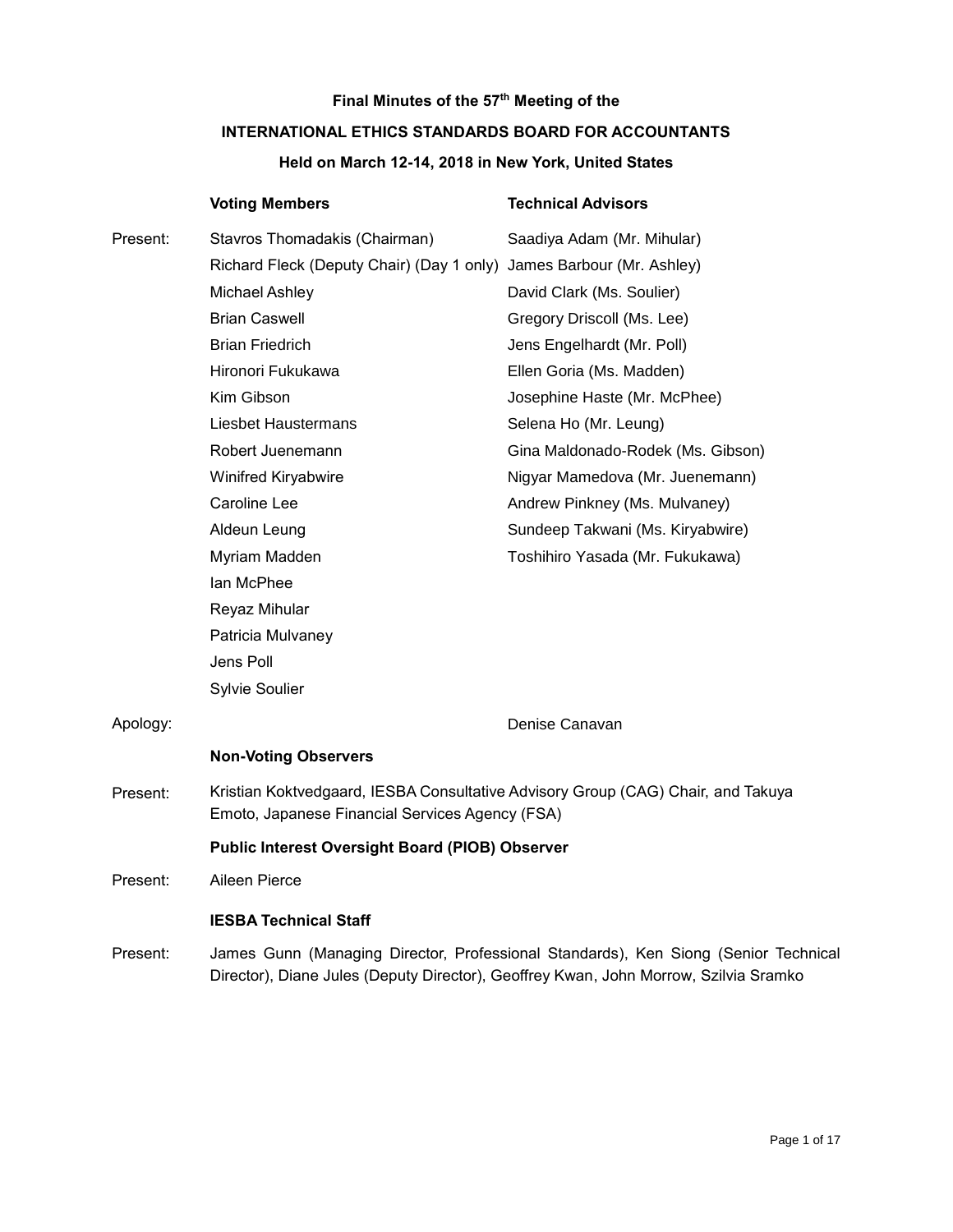# **1. Opening Remarks**

### WELCOME AND INTRODUCTIONS

Dr. Thomadakis welcomed all participants and public observers to the meeting. He welcomed especially the official observers, Ms. Pierce, as PIOB observer, Mr. Emoto, from the Japanese FSA, and Mr. Koktvedgaard, IESBA CAG Chair.

Dr. Thomadakis also welcomed and introduced the new members, Prof Kiryabwire, Messrs. Friedrich and Leung, Ms. Madden, and Prof. Dr. Poll, and the new technical advisors Dr. Engelhardt, Messrs. Driscoll and Takwani, and Mss. Haste and Ho, as well as new IESBA technical manager Ms. Sramko.

Dr. Thomadakis congratulated Mr. Gary Hannaford on having just been named the recipient of the Lifetime Achievement Award from CPA Manitoba.

Regarding participation, Dr. Thomadakis noted that Mr. Don Thomson, Chair of the e-Code Working Group and former Structure Task Force Chair would attend the last two days of meeting.

# PLANNING COMMITTEE UPDATE

Dr. Thomadakis reported that the Planning Committee met in person in December and via teleconference in January and February to discuss the draft IESBA response to the November 2017 Monitoring Group consultation paper on the review of the governance and oversight of international audit-related standard setting, and the proposed Strategy and Working Plan consultation paper.

#### 2018 MARCH CAG MEETING

Dr. Thomadakis debriefed the Board on the CAG meeting held the previous week. He thanked the Task Forces and the staff for preparing the agenda papers to that meeting and invited Mr. Koktvedgaard to share his observations and remarks. Mr. Koktvedgaard also acknowledged the quality and timeliness of the agenda papers and reported that the CAG expressed general support for the work of the various Task Forces and Working Groups.

# RECENT OUTREACH AND RELATED ACTIVITY

Dr. Thomadakis thanked the Board members who participated in the recent activities. He informed the Board that Mr. Hannaford and Ms. Jules participated in the Audit Training for Trainers World Bank Webinar in February. He also encouraged all IESBA members and Technical Advisors to be actively involved in outreach activities this year.

Dr. Thomadakis announced that the annual meeting with national standard setters (NSS) would take place in May, in Vienna.

As part of the coordination between the Standard Setting Boards (SSBs), Dr. Thomadakis reported that Ms. Soulier presented a webinar to participants from the International Auditing and Assurance Standards Board (IAASB) about the revised and restructured Code in February. Dr. Thomadakis also had a coordination call with the Chair of the International Accounting Education Standards Board (IAESB), and there was commitment to maintaining regular contact.

Ms. Soulier debriefed the Board on the active ongoing coordination with the IAASB. She and Ms. Zietsman, Deputy Chair of the IAASB and IAASB liaison to IESBA, participate in the CAG meetings of each other's Boards to follow the projects and the Task Forces' activities. Ms. Soulier highlighted also that there is a closer coordination between Mr. Ashley and her with the IAASB ISQC 2 Task Force. She noted that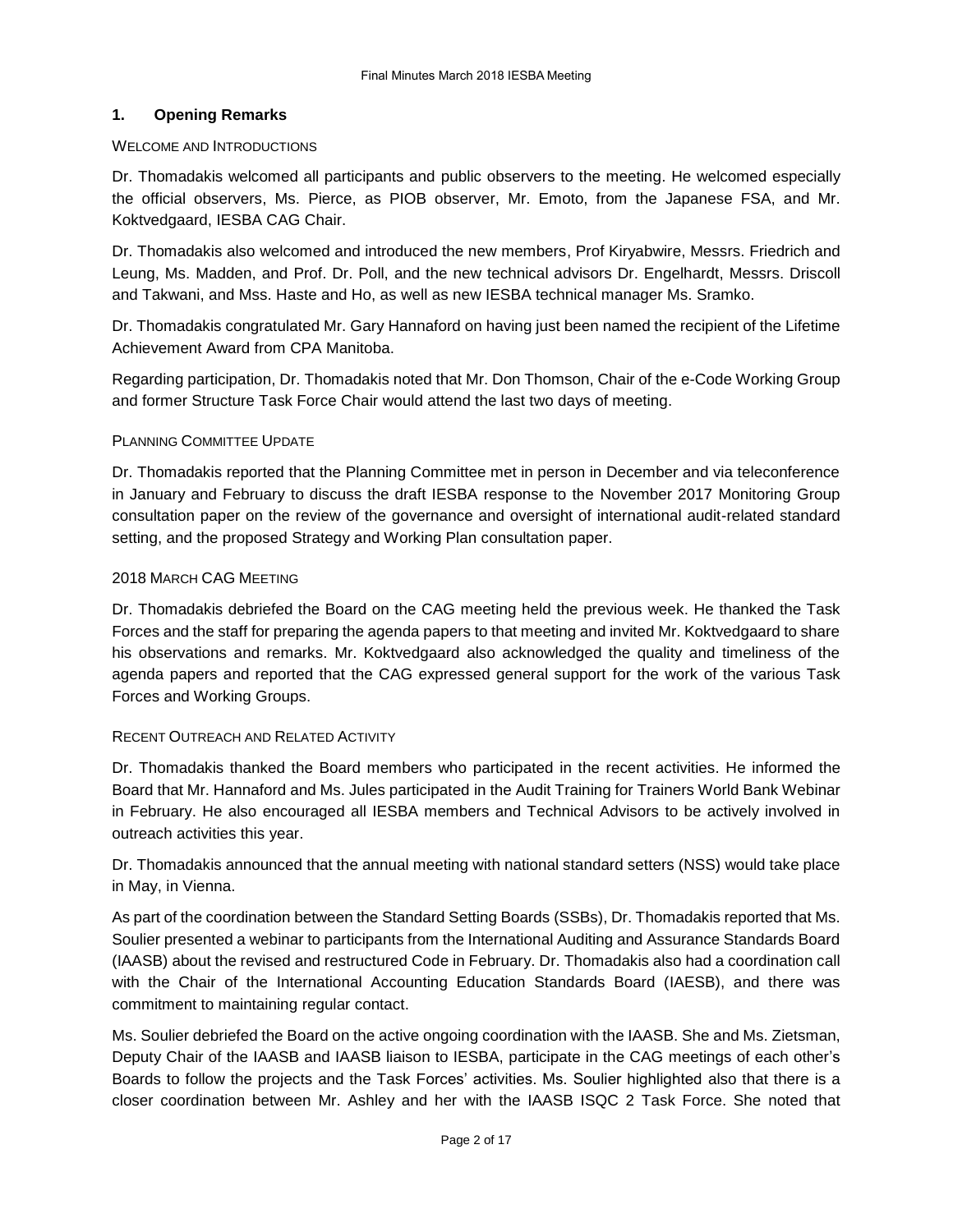sometimes there is a lack of mutual understanding between the two Boards, and the aim of the coordination is to ensure that the ongoing project of the IAASB aligns with the Code. Dr. Thomadakis also reported on his on-going coordination with the Chair of the IAASB.

Mr. Siong updated the Board on two activities related to the coordination between the SSBs: the development of a document that summarizes general principles for, and approach to, coordination with the IAASB, which has already been reviewed by the Planning Committee and would be reviewed by the IAASB Steering Committee; and an initiative related to the alignment of the restructured Code with ISAE 3000 (Revised). The alignment initiative is at the early stages, and a project proposal might be developed for the Board's consideration later in the year.

# MINUTES

The Board approved the minutes of the December 2017 meeting as presented.

# **2. Professional Skepticism**

Mr. Fleck introduced the topic, reviewing the background of the longer-term professional skepticism (PS) initiative.

He reported that in the course of responding to previous consultations relating to PS, many commentators had commented that PS should apply to all professional accountants (PAs) – not just those who practice auditing – and that the Code should explain the role of PS in relation to non-audit services. Commentators also had noted that the Code should acknowledge that PS enables compliance with the fundamental principles (FPs) and that the three SSBs (IESBA, IAASB and IAESB) should cooperate on the issues arising. At the same time, some commenters had cautioned against potential unintended consequences.

With finalization of changes to the Code in December 2017 explaining how compliance with the FPs supports the exercise of PS in the context of audit and other assurance engagements, the Working Group had turned its attention to these longer-term issues. As a result, the current work stream is focusing on (1) the behavioral characteristics comprised in PS, (2) whether all PAs should exercise these characteristics, and (3) whether the Code should be further developed to deal with these matters.

Mr. Fleck addressed the public's expectations of PAs for PS, listing the related behavioral characteristics identified by the WG, as the basis for moving the thinking forward. He explained the Working Group's recommendation that the Board hold three global roundtables to engage directly with stakeholders and seek their early views on the issues being explored. The Board accepted the recommendation and resolved that the roundtables be held as follows:

| Washington DC, USA | Monday, June 11   |
|--------------------|-------------------|
| Paris, France      | Friday, June 15   |
| Tokyo, Japan       | Thursday, July 12 |

This longer-term work stream was discussed with the IESBA CAG at its March 5 meeting. The CAG supported the approach being proposed for the longer-term initiative, including the proposed outreach via the consultation paper (CP) as well as the planned roundtables. Some on the CAG cautioned that the ultimate outcome should not adversely affect PS in the audit and assurance context, and that there should be appropriate linkage to the FPs. The CAG also commented on the importance of application material, noting that "one size does not fit all" members of the profession. Finally, the CAG emphasized the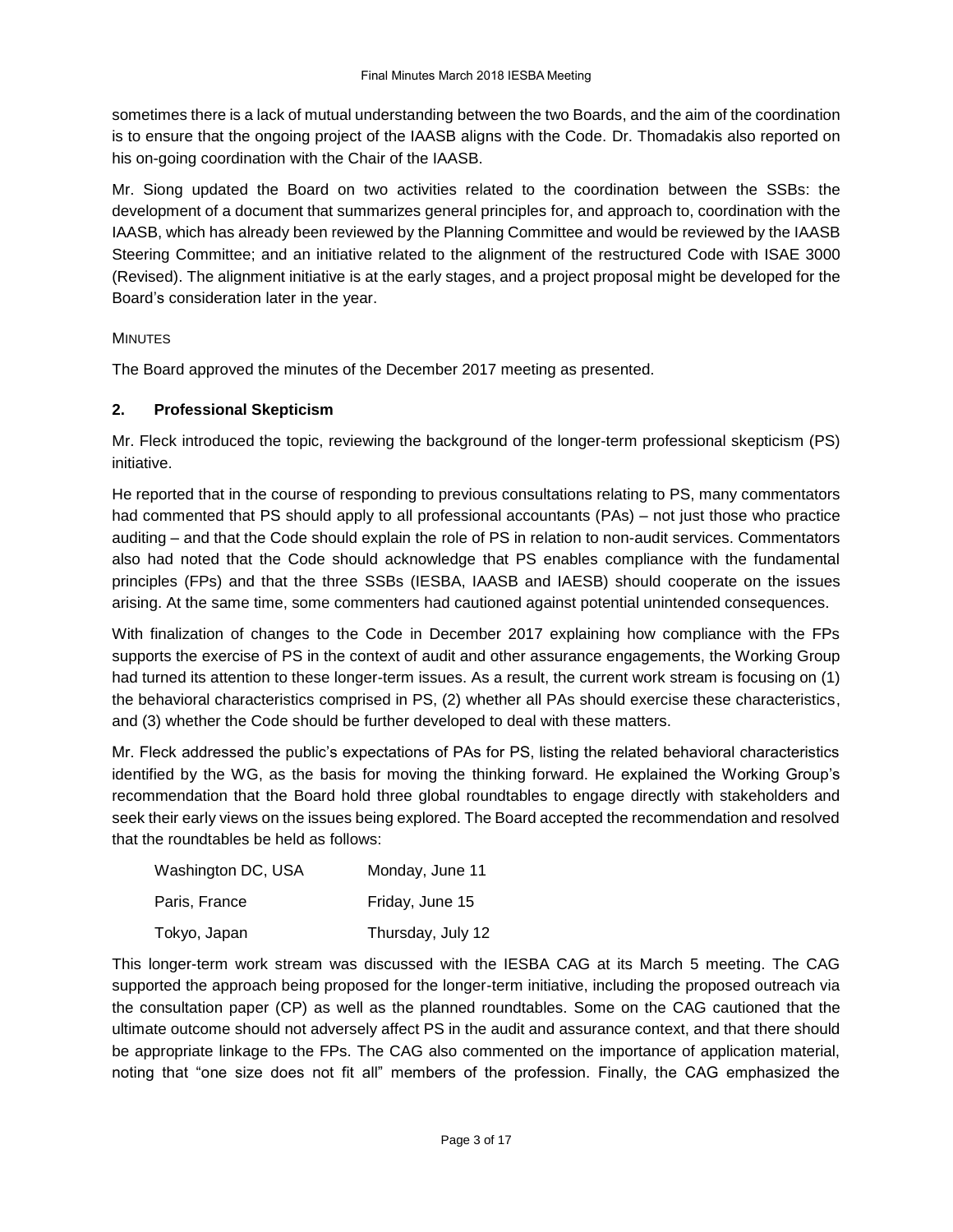importance of supporting any IESBA initiative with an effective education programme, which would require collaboration with the IAESB.

Mr. Fleck advised the board of the regular conference calls among the chairs of the PS Working Groups of each of the three SSBs. He reported that in the most recent call, the IAASB representatives had noted the IAASB chair's support for IAASB representation in the planned roundtables. In addition, the IAASB representatives had committed to providing comments (possibly including an additional paragraph and a question) on the draft CP. Mr. Fleck assured the Board that this relationship and coordination would continue constructively.

IESBA members were supportive of the work done by the Working Group and the proposed path forward, including the draft CP. Among other matters, Board participants raised a number of comments or suggestions for the Working Group's further consideration:

- The concept of "scalability" of PS should be developed in the paper because some circumstances would call for the exercise of greater skepticism and some less.
- Bias of the information provider should also be considered, in addition to bias of the person analyzing the information.
- The initiative could lead to the fundamental principles being re-opened for review. The WG should explore linking the concept to multiple FPs as has been done with independence.
- Whether PAs should actively seek evidence that contradicts assertions being made by others as opposed to evidence to corroborate such assertions, which is the direction in which auditing standards appear to be evolving.
- The paper should be clear that PS is not limited to audit work or work with large entities.
- Whether, in addressing the fundamental question of the applicability of PS across the profession and not just to auditors, there a risk of creating a fracture within the profession, and if so, whether that would serve the public interest.
- "Critical analysis" could be an alternative term to critical thinking/critical mindset because this term might be easier to convey and understand. In any event, it would be important to stress test and "future proof" any new terms that are being considered.

An IESBA member expressed a particular concern that reserving the term "professional skepticism" only for those PAs who are auditors could create a fractured profession between auditors and non-auditors, and whether this result would serve the public interest. The IESBA member felt that a term such as "challenging mindset" would not translate well, nor embody what is meant by PS. The IESBA member added that in exercising PS, the PA should take on a mindset consistent with an investigative behavior in regard to the activity being performed while being mindful of any form of bias entering the PA's assessment. The IESBA member was of the view that developing such a mindset should form part of the education of the PA. Finally, the IESBA member suggested that a new FP might need to be developed to embody PS as a behavior expected of all PAs, no matter how they practice the profession.

Dr. Thomadakis remarked that the paper could indeed give rise to divergent views, and the IESBA must be prepared to bridge those differences as it has done in the past. He reiterated that the Board's mandate covers all PAs. He stated that if after analyzing the feedback to the CP and roundtables, the Board concludes that the FPs are not sufficient the Board would have to revisit them. Finally, he cautioned that this effort should not turn into a terminological debate and that the Board needs to find the best way to respond to the public expectations.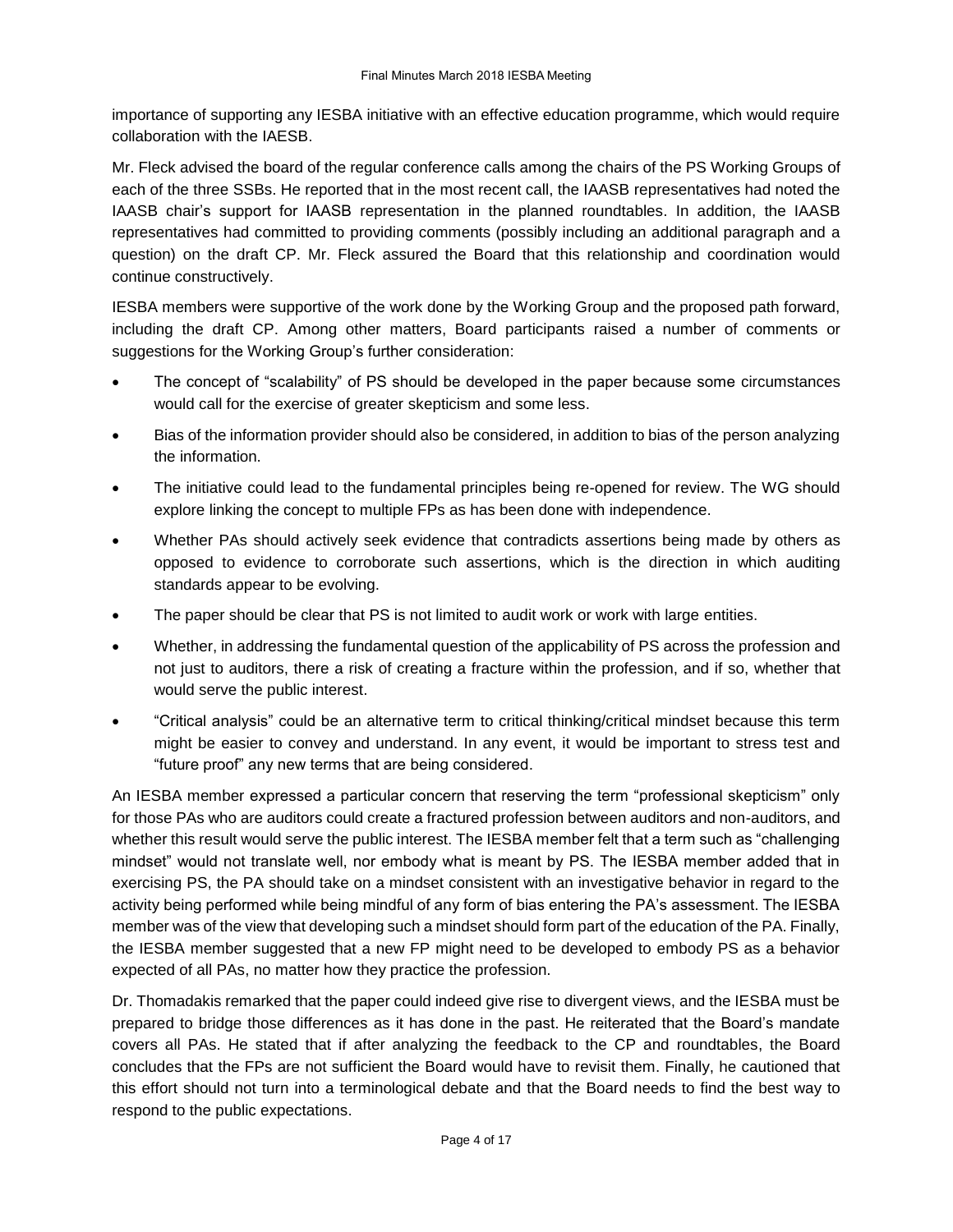Ms. Pierce expressed that the paper should not lose the concept of "challenge," in terms of the PAs' responsibility to question information presented that does not make sense to them. She further commented that PS is not only about diligence. Finally, she noted the continuing need to coordinate with the other SSBs.

# WAY FORWARD

Mr. Fleck thanked the Board for the input, noting that the Working Group would be targeting mid-April for a revised CP to be sent to the IESBA for fatal flaw review, followed by a Board teleconference shortly thereafter to consider the final draft with a view to approving it for release. He noted that it is imperative for the Board to issue the CP by mid-May so that there is sufficient time to circulate it to stakeholders before the roundtables.

# **3. Non Assurance Services (NAS)**

Mr. Fleck introduced the topic, emphasizing that the aim of the NAS initiative is to consider a broad range of public interest issues relating to the permissibility of NAS to audit clients. He noted that among other matters, the Working Group would be exploring:

- What the general policy objective should be;
- Whether the Code should continue to have materiality or significance as a consideration for determining whether certain NAS can be provided to audit clients;
- Whether the Code should continue to have different provisions for public interest entities (PIEs) and non-PIEs;
- The nature and extent of the "black list" that should be included in the Code;
- Whether the Code should require those charged with governance (TCWG) to pre-approve NAS or NAS fees; and
- Whether the Code should include explicit requirements regarding NAS or NAS fees disclosures.

Mr. Fleck noted that there is some overlap between the NAS initiative and the fees fact-finding initiative, and that the two Working Groups are already liaising closely.

Mr. Koktvedgaard highlighted some of the more significant feedback from the CAG, as follows:

- While there was support for undertaking benchmarking to understand the facts about the NAS provisions at the jurisdiction level, it was suggested that the IESBA caution against an approach that only seeks to harmonize provisions. Also, there was a view that the IESBA should not focus on the G-20 countries alone.
- There were questions about broader issues about audit quality and auditor independence that might arise from the multi-disciplinary consulting and advisory services provided by firms and network firms (i.e., firms' business model).
- There was a view that the Code should include an explicit presumption that emphasizes that certain types of NAS, e.g., preparing financial statements, are significant or material in terms of threats. It was also suggested that the Code include additional guidance about how to apply the concepts of materiality and significance.

Mr. Siong briefed the Board on the relevant discussions at the International Forum of Independent Audit Regulators (IFIAR) Standards Coordination Working Group's February 2018 meeting.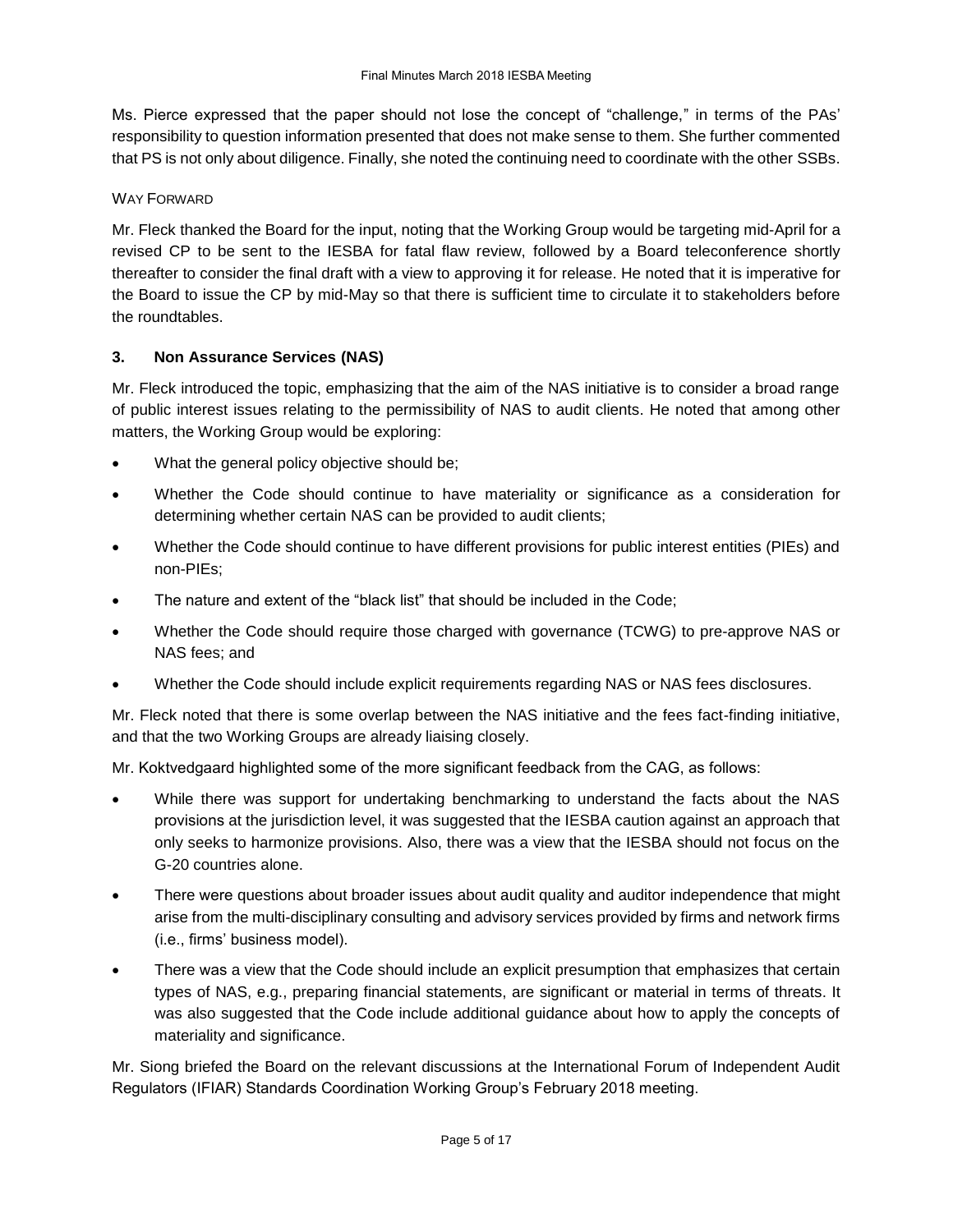IESBA members generally supported the Working Group's proposals and commented as follows:

#### **GENERAL**

- There was a view that the conceptual framework in the Code contemplates new and emerging NAS that may not already have been identified. As a matter of principle, IESBA members generally believe that it is important for the Code to remain principles-based. There was a caution against an approach that involves establishing explicit "black" and "white" lists, which would require significant maintenance when new NAS emerge due to evolving businesses and technologies. It was suggested that the:
	- $\circ$  IESBA should not lose sight of the fact that the Code establishes global standards and that NAS provisions at the jurisdiction level may reflect local law and regulation as well as political motivations.
	- $\circ$  The roundtables might provide a useful forum to explain how the conceptual framework should be applied in the context of providing NAS to audit clients, and to highlight that supplemental publications might be a useful way to emphasize and explain the material that is already dealt with in the Code.
- Notwithstanding the continued relevance of the conceptual framework, it was noted that the list of NAS that are dealt with in the Code was established in 2011, and that it should be revisited to consider the need to address new and emerging services (e.g., cyber security services etc.).
- It was suggested that the Working Group revisit the statements in Code that describe the likelihood of a particular threat being created by providing a specific type of NAS (i.e., "…might create a threat…" versus "…will likely create a threat…").
- Questions were raised about the exceptions to the NAS prohibitions that are included in the Code, and whether they undermined the robustness of the underlying requirement.
- It was suggested that the overlapping issues between the NAS and fees initiatives should be clearly articulated. It was agreed that the IESBA would revisit those overlapping issues at the June 2018 meeting when the Fees Working Group presents its final report.

#### PIES AND NON-PIES

- In relation to the question about whether the Code should continue to have different provisions for PIEs and non-PIEs, on one hand some IESBA members agreed with the Working Group's recommendation to first focus on addressing PIE concerns; on the other hand, others questioned the rationale for such an approach. IESBA members acknowledged that the NAS concerns were primarily from the regulatory community and were often about PIEs.
- It was also noted that the definition of a PIE is not applied in a consistent manner across jurisdictions, which might present a challenge for the Working Group.

#### **MATERIALITY**

 There was general agreement that the Working Group should revisit the NAS prohibitions with a "materiality threshold" as a qualifier for providing a NAS to an audit client.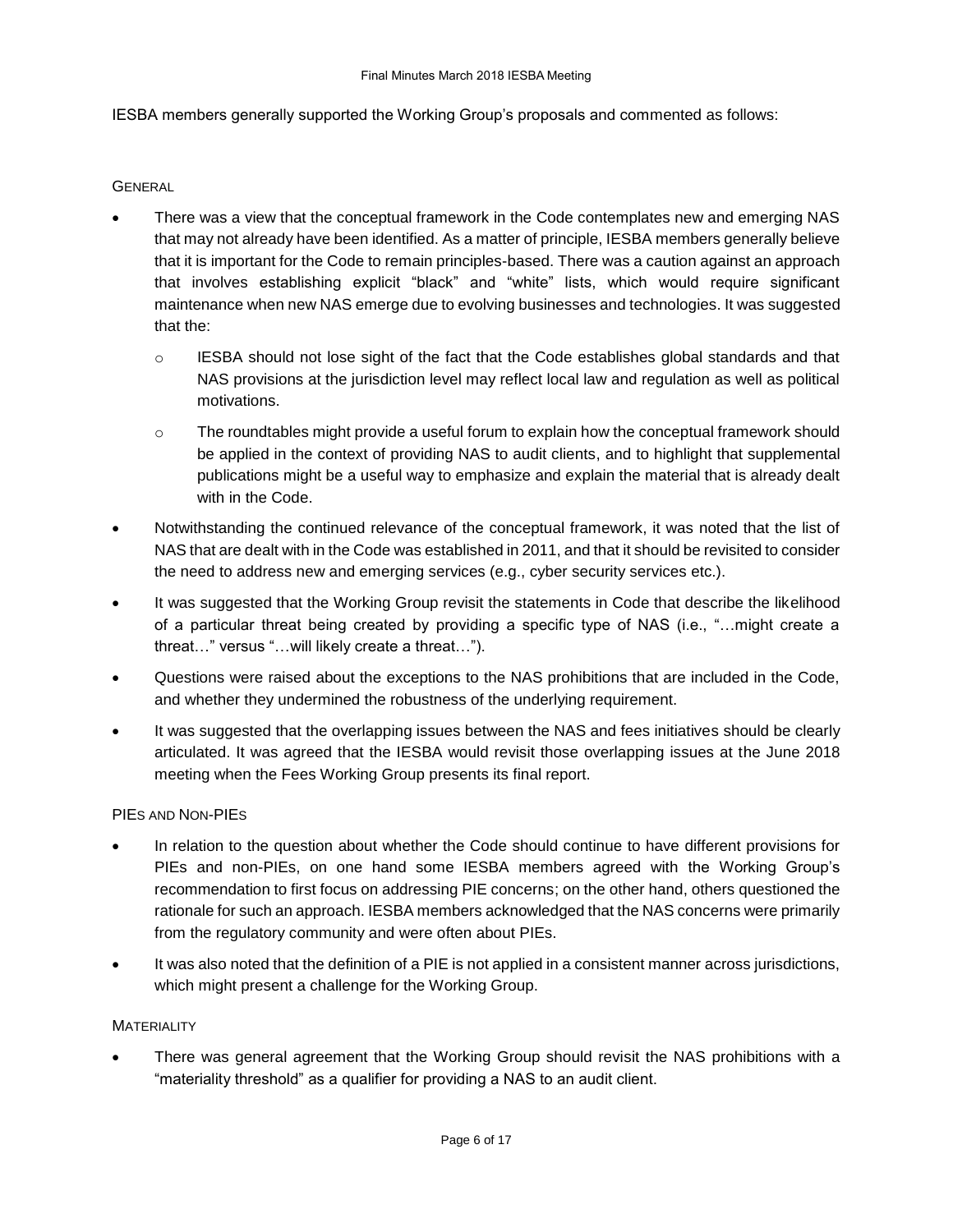# WAY FORWARD

Mr. Fleck explained that the Working Group would use the NAS issues paper as the basis for developing a briefing paper for discussion at the three global roundtables in Washington DC, USA (June 11, 2018); Paris, France (June 15, 2018); and Tokyo, Japan (July 12, 2018). The roundtables would provide an opportunity to seek input on the specific NAS issues with stakeholders and solicit views about a possible way forward.

Mr. Fleck noted that the paper would be circulated to IESBA members for input and would facilitate a preliminary discussion with the IESBA-NSS Liaison Group at its May 2018 meeting.

The IESBA will consider the highlights of the Washington DC and Paris roundtables in June 2018 and a detailed analysis of feedback from all three roundtables in September 2018. It is anticipated that the Working Group will present an outline of a project proposal shortly thereafter.

# **4. Future Strategy and Work Plan**

Dr. Thomadakis introduced the topic, outlining the context and environmental considerations relating to the development of the Strategy and Work Plan 2019-2023 (SWP). He summarized the key outcomes of the September and December 2017 Board and CAG discussions on the forward direction relating to the development of the SWP in the light of the responses to the April 2017 strategy survey. He also briefed the Board on the key feedback from the CAG on the proposed SWP CP the previous week, and on input received from the IFAC SMP Committee on the agenda material.

Dr. Thomadakis then explained the key elements of the proposed CP, highlighting, among other matters, the Planning Committee's proposed vision for the Code, the strategic themes, the criteria influencing the development of the work plan, and the explanations regarding how the Board manages the delivery of its SWP. Mr. Siong then outlined the pre-commitments and strategic priorities included in the CP. He also highlighted some concerns that the PIOB had communicated to the Board in February 2018 as part of the PIOB's new structured process of identifying and regularly conveying to the Board the main public interest issues the PIOB has identified in its monitoring of current IESBA projects and work streams.

IESBA members broadly supported the direction of the CP and its presentation. Among other matters, the following were raised for the Planning Committee's further consideration in refining the document:

- Whether more granularity could be provided with respect to available time and resources committed to the various pre-commitments and proposed new strategic priorities to enable stakeholders to better understand the degree of flexibility available to the Board.
- Whether the proposed strategic themes could be made more overarching in nature, focusing more on furthering the Code's relevance and impact and broadening the Board's perspectives and input, as the current themes seemed more a collection of actions.
- Whether the timelines for some of the proposed work streams were sufficiently ambitious.
- Whether greater clarity could be provided as to how the Board makes judgments about the balance between longer term and shorter term initiatives or projects.
- Whether greater emphasis could be given to the importance of coordination with the IAESB in the context of the role of education standards in promoting PAs' understanding of their ethical responsibilities.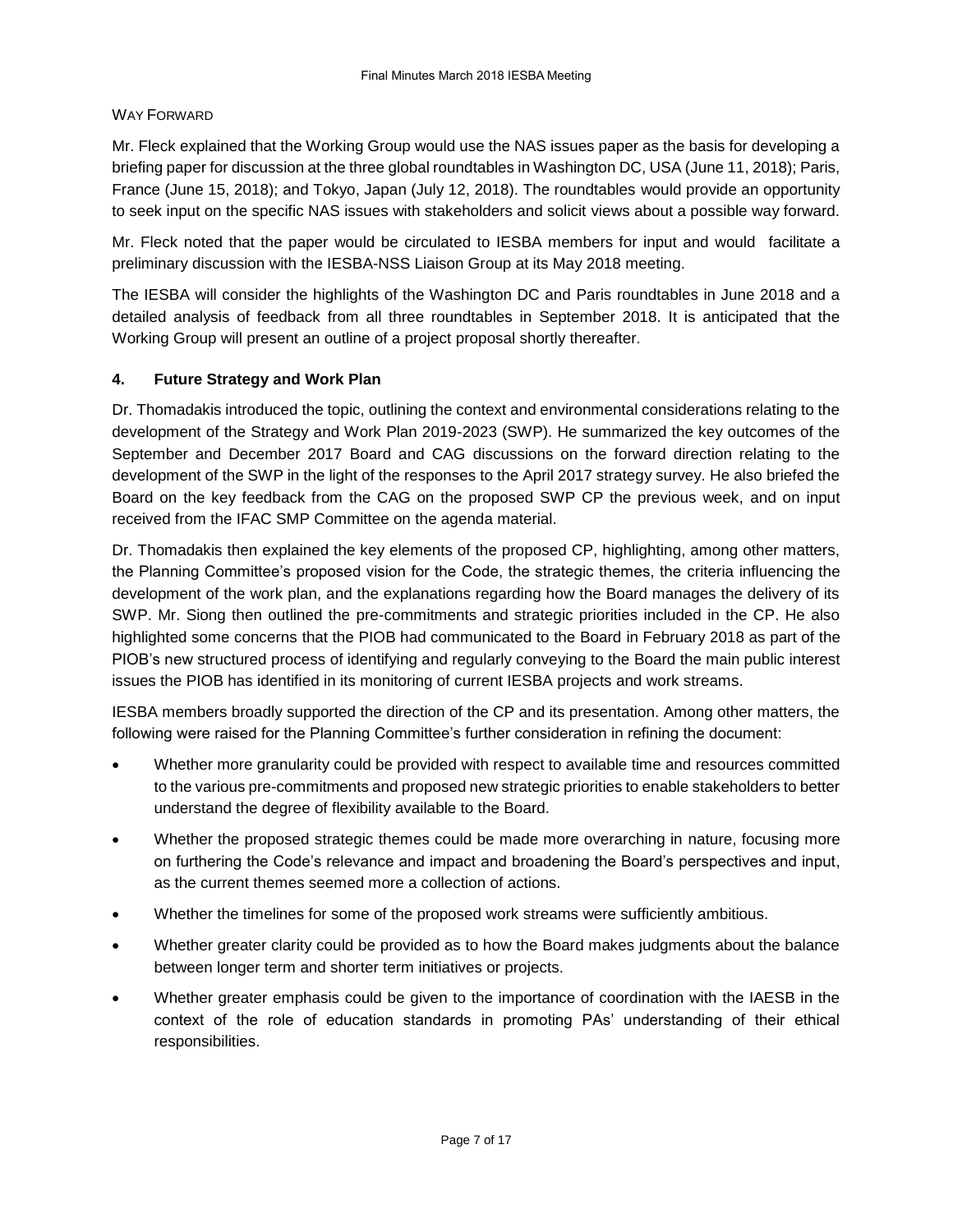- Making clear that not all work streams, for example, the proposed initiative on technology, should necessarily result in changes to the Code but that other outputs outside the Code would be considered.
- Whether an indication could be provided regarding the level of intensity of each work stream.

Ms. Pierce emphasized the need for timely standard setting and clear timeframes, noting that a few items included in the proposed work plan, such as PS and fees, appeared to either take a long time to come to fruition or have no deliverables after a fact finding phase. She also highlighted that there is an opportunity for the Board to consider the topic of firms' business model as part of the Fees initiative. Mr. Gunn noted that committing to specific timeframes for deliverables could constrain the scope of the issues that can be addressed for some topics. He emphasized the importance of delineating the right scope of issues to be addressed upfront and taking the time needed to deliver quality outcomes. Dr. Thomadakis noted that the topic of firms' business model goes beyond ethics and is a complex issue that requires a multi-stakeholder approach to dialogue.

# APPROVAL

After agreeing all the necessary changes to the document, the Board approved the CP for release with the affirmative votes of 18 out of 18 members present. The Board set the comment period for a minimum of 90 days from the date of release of the CP.

# **5. Inducements**

Mr. Ashley introduced the topic by informing the Board that the IESBA CAG was supportive of the Task Force's revisions to the Exposure Draft, *[Proposed Revisions to the Code Pertaining to the Offering and](https://www.ifac.org/publications-resources/exposure-draft-proposed-revisions-code-pertaining-offering-and-accepting)  [Accepting of Inducements](https://www.ifac.org/publications-resources/exposure-draft-proposed-revisions-code-pertaining-offering-and-accepting)* (ED), and that it had not raised any substantive issues during its March 2018 meeting.

# PROPOSED SECTION 250

# *Description of Inducement and Examples*

Mr. Ashley noted that respondents to the ED were generally supportive of the proposed description of inducement and that the Task Force had made some minor amendments as well as inserted new examples of inducements in response to comments from some respondents (See paragraph 250.4 A1 of **Agenda Item 5-B**). He further noted that the Task Force had agreed to add the description of an inducement to the glossary of terms in the Code. Some IESBA members expressed the view that the Task Force's revised description came across as less neutral than that in the ED. After due consideration, the Board asked the Task Force to revert the description back to the ED version. Mr. Ashley noted that the Basis for Conclusions will give a fuller explanation of the Board's thinking on the description and how it may apply to different situations.

A few IESBA members queried whether every gift or gesture of hospitality, such as a cup of coffee offered to a PA at a client's offices or a business lunch, should be considered as an inducement. Mr. Ashley responded that whilst it is conceivable that some gifts or hospitality might not be used as a means to influence behavior, the Code should not suggest that the nature of such gifts and hospitality is such that they are never designed to influence behavior.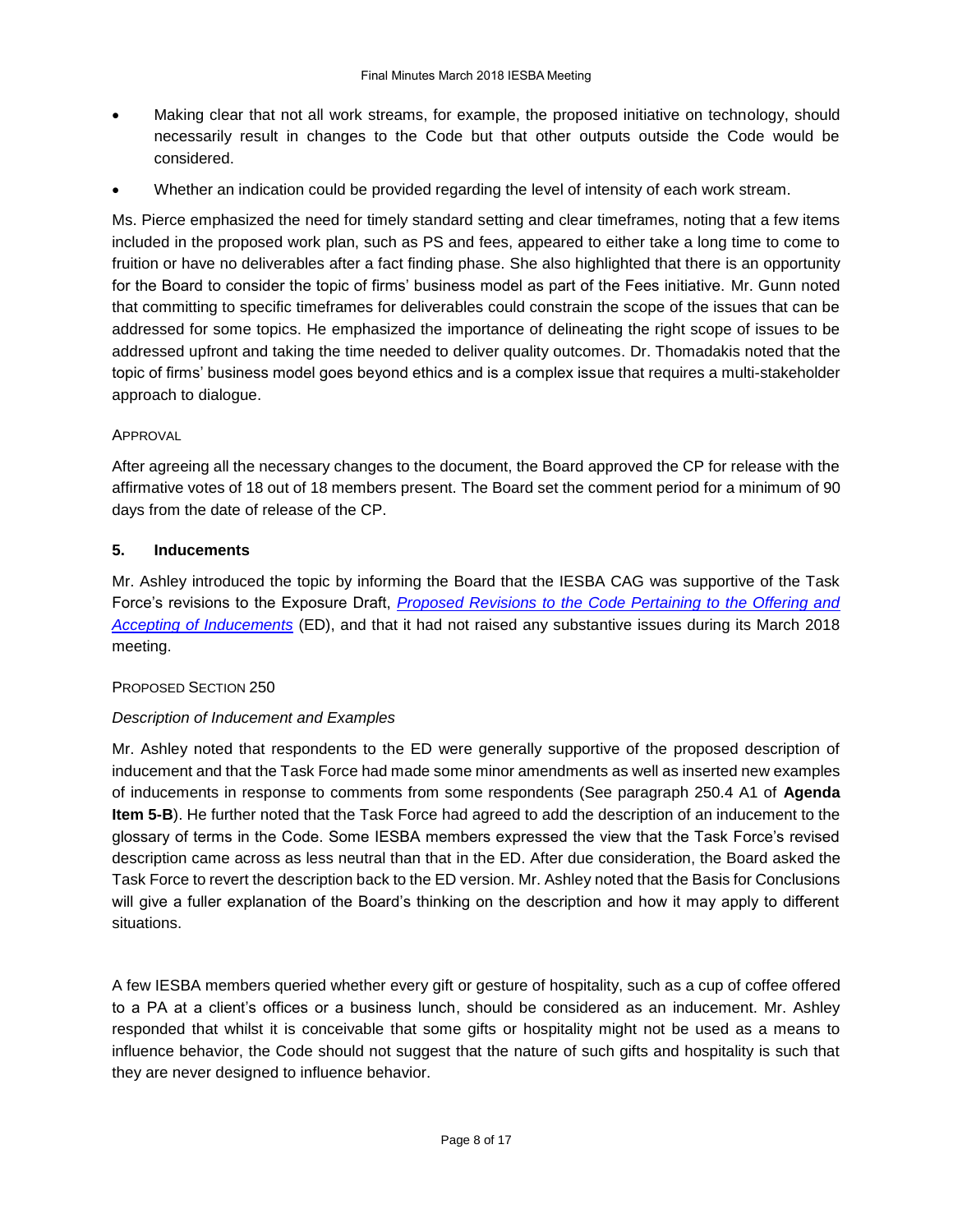In response to queries about what an 'acceptable' inducement is, Mr. Ashley pointed out that it would be difficult to explain in the Code what is acceptable as this can only be determined on a case by case basis. He further noted that the concerns about the burdens of documentation whenever a PA receives a small gift or hospitality, such as a cup of coffee, might be overstated. An IESBA member supported the proposals in that they provide sufficient room for a PA to exercise professional judgment on where to draw the line. The IESBA member felt that it is appropriate for a PA, whenever given a gift or hospitality, to at least think about whether it crosses the line.

Mr. Ashley noted that the Task Force had agreed to delete "facilitation payment" from the list of inducements examples in response to comments raised during the March 2018 IESBA CAG meeting. In reference to the addition of commercial opportunities to the list of examples, an IESBA member felt that the proposed text should clarify that certain activities that are within the normal course of business should not fall within the Code's description of inducements. In response, Mr. Ashley noted that the description was designed to be wide-ranging and that commercial opportunities can be used as an inducement under certain circumstances. Dr. Thomadakis was of the view that the proposed text should not give the impression that everything is an inducement and that the decision should be a matter of professional judgment.

#### *Inducements with Intent to Improperly Influence Behavior*

Mr. Ashley summarized the key responses received and the Task Force's proposed revisions but noted that most respondents did not raise any concerns about the intent test.

#### Paragraph 250.4 A2

Mr. Ashley noted that the Task Force had discussed at length what an inducement that improperly influences behavior is and had concluded that it means to encourage a person to act unethically. He further explained that the Task Force felt that the best approach was to tie the concept of acting unethically back to the FPs as that would reflect the Code's position on what ethical behavior is. Some IESBA members questioned this approach as non-PAs are not required to comply with the Code. Mr. Siong also pointed out that as the Code, such as paragraph 200.7 A4, already refers to the unethical behavior of others, the Task Force should consider the potential implications in terms of how the term would be interpreted in other parts of the Code. After deliberation, the Board agreed that, for the purposes of the Code, an inducement should be regarded as improperly influencing an individual's behavior if it causes the individual to act in an unethical manner. The Board also agreed that when judging what unethical behavior is, it is appropriate for a PA to use the FPs as a frame of reference.

#### Paragraphs R250.7, R250.8 and 250.9 A1

A few IESBA members were unclear about the relationship between the recipient of an inducement and "another individual" in the Task Force's proposed revisions to the requirements relating to the offering and accepting of inducements with improper intent (See paragraphs R250.7 and 250.8 in **Agenda Item 5-B**). In this regard, Mr. Ashley noted that the use of the reasonable and informed third party test will enable the PA to conclude that this individual cannot be just any individual but must be related to the recipient in some way. Other IESBA members suggested using an adjective to describe the other individual or replace the term with other words such as "associate." After deliberation, the Board agreed to include additional guidance in the application material. Mr. Ashley also agreed to provide additional explanation in the Basis for Conclusions to explain the rationale for including "another individual" within the scope of the prohibitions.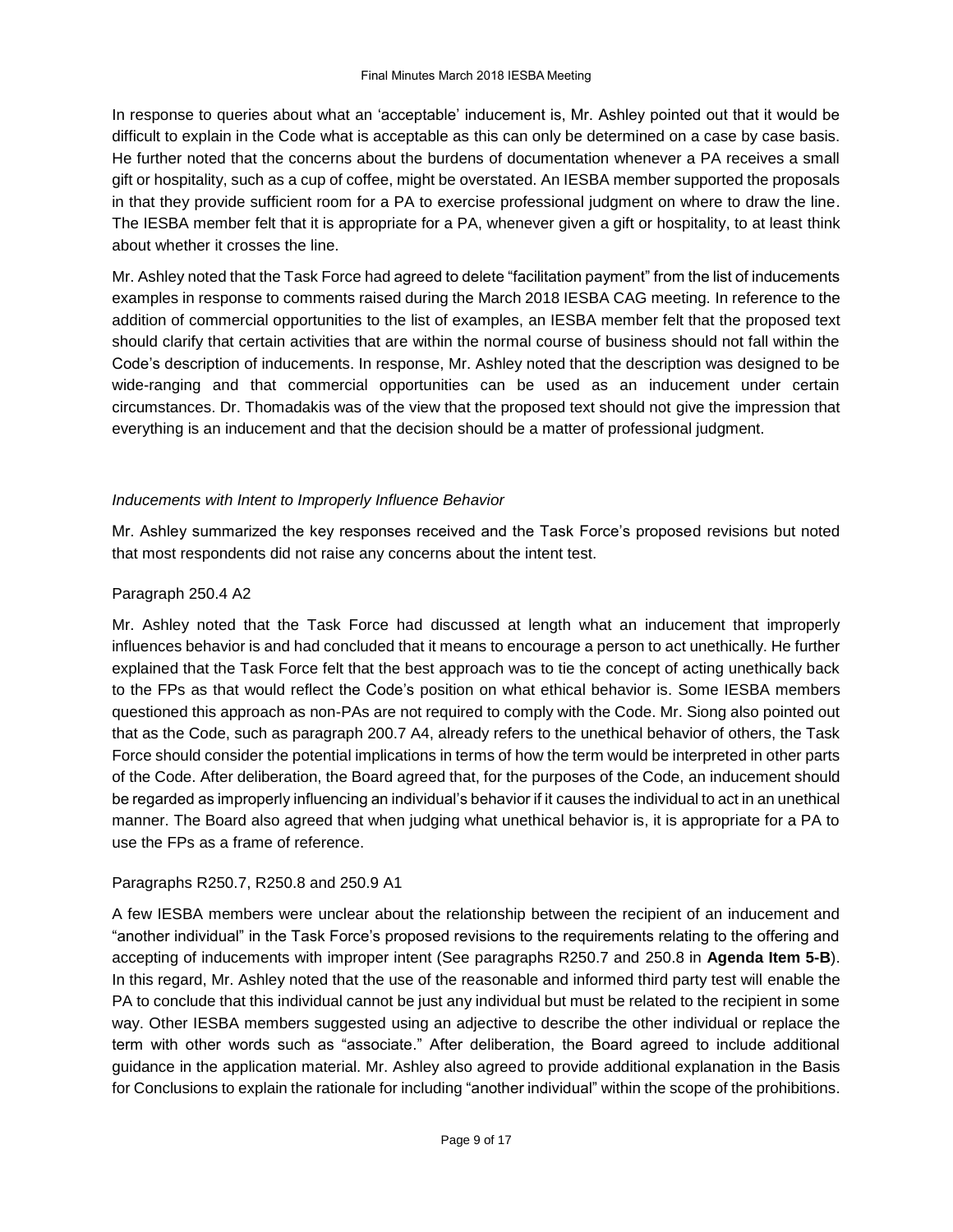An IESBA member suggested that in addition to breach of the FP of integrity, breach of the FP of professional behavior should also be included to explain the rationale for prohibiting the offering or accepting of inducements with improper intent. In response, Mr. Ashley explained that whilst such actions might lead to a breach of other FPs, in particular the principle of professional behavior, they might not lead to such breaches in all cases. After due consideration, the Board supported this position.

#### Paragraph R250.11

After considering suggestions made by some IESBA members, the Board asked the Task Force to revise the proposed paragraph R250.11 to remind PAs that threats to compliance with the FPs might be created even if the requirements in R250.7 and R250.8 are complied with. The Board also agreed that the paragraph be revised from a requirement to application material as it was more in the nature of guidance.

#### *Inducements with No Intent to Improperly Influence Behavior*

Mr. Ashley noted that, in response to respondents' comments, the Task Force had revised the proposed text to include a requirement to apply the conceptual framework relating to inducements with no intent to improperly influence behavior (see paragraph R250.12 in **Agenda Item 5-B**). After deliberation, the Board agreed that the proposed requirement was unnecessary and duplicative of the overarching requirement to apply the conceptual framework in Section 120 of the Code. The Board agreed that further explanation of how to apply the requirements in the conceptual framework would be better addressed in the Basis for Conclusions.

After deliberating comments from IESBA members and IESBA CAG representatives, the Board also agreed to revise paragraph 250.12 A1 to clarify that if an inducement is trivial and inconsequential, any threats created will be at an acceptable level.

# *Immediate or Close Family Members*

It was queried whether the section relating to immediate or close family members should be expanded to include other related parties such as business associates in order to close off any potential gaps. In response, Mr. Ashley pointed out that there needs to be an appropriate balance in terms of how far a PA's responsibilities should be extended in the Code. He also explained that the Task Force was satisfied that the scope in this section was appropriately delineated as the PA was required to take positive action to discourage others, compared with the proposed paragraphs R250.7 and R250.8 which only required the PA not to do something that encourages unethical behavior. The Board concurred with the Task Force.

A few IESBA members were concerned that the proposed requirement for PAs to "remain alert" suggested a monitoring responsibility. Mr. Ashley noted that the requirement to remain alert is a sensible starting point and that the term "remain alert" is used elsewhere in the Code. After consideration, the Board agreed to keep the term in the proposals.

An IESBA member felt that whilst the logic of the section appeared sound, the cross-reference to paragraphs 250.12 A1 to 250.12 A5 (see **Agenda Item 5-B**) might create confusion among users in terms of how the application material relating to inducements with no intent to improper influence behavior would apply in this subsection. The Board considered revisions by the Task Force during the meeting to address these concerns and did not raise any further substantive concerns. The Board asked that the Task Force explain the rationale in this regard in the Basis for Conclusions.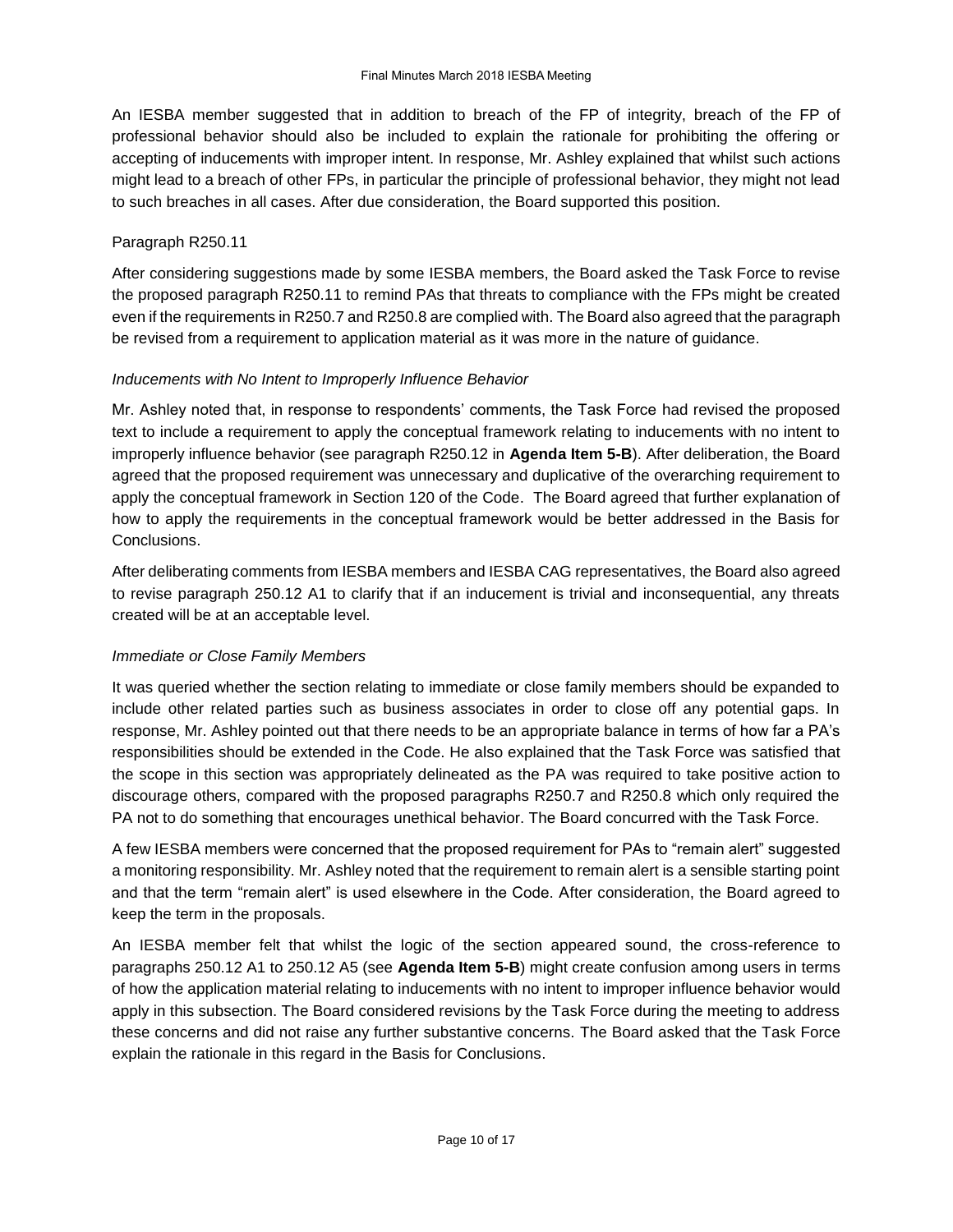#### PROPOSED SECTION 340

After discussion, the Board agreed to explicitly include reference to prospective client in Section 340 where appropriate. The Board did not raise any substantive concerns to the amendments to proposed Section 340 which were largely conforming in nature.

### PROPOSED CONFORMING AMENDMENTS TO INDEPENDENCE PROVISIONS

#### *Proposed Sections 420 and 906*

In response to suggestions made by an IESBA member, Mr. Ashley agreed that further explanations would be provided in the Basis for Conclusions regarding the relationship between the proposed independence provisions and Section 340. The Board did not raise any other substantive concerns.

#### *Future Project*

Mr. Ashley advised that the Task Force's recommendation is for the independence provisions to be aligned with Section 340 as a future IESBA project. Dr. Thomadakis agreed that this matter will be considered as part of the IESBA's future strategy discussions.

#### WAY FORWARD

The Board asked the Task Force to consider the feedback from the discussion and present the revised text for consideration with a view to approval at a Board teleconference to be scheduled at the earliest opportunity, with the aim of seeking PIOB's approval at its June 2018 meeting.

#### **6. Fees – Update to the Working Group Fact Finding Activities**

Mr. McPhee, Chair of the Working Group, opened the session by recapping the background to, and fact finding activities of, the fees initiative. He then presented a preliminary high level overview of the first responses to the November 2017 IESBA Fees Questionnaire.

Mr. McPhee indicated that the Working Group would be meeting in April to discuss the outcomes of the fact finding activities and to develop its recommendations for the way forward to the Board. He added that the Working Group planned to work closely together with the Non-Assurance Services Working Group in relation to overlapping issues under consideration.

Mr. Koktvedgaard gave an overview of the comments from CAG Representatives at the CAG meeting the previous week.

Among other matters, Board members made the following comments or observations:

- Based on the comments made at the February 2018 IFAC SMP meeting, the topic of fees is a very significant concern for SMPs, more from the perspective of the profession as a whole than from an individual perspective.
- The number and composition of the respondents to the stakeholder survey represented only a small sample of stakeholders and the Working Group should take this fact into consideration when evaluating the responses.

Mr. Siong asked the Working Group to consider all options based on the outcome of the fact finding activities, and to present them to the Board together with the rationale for the recommended way forward. He emphasized the importance of the Working Group keeping a focus on the relationship between fees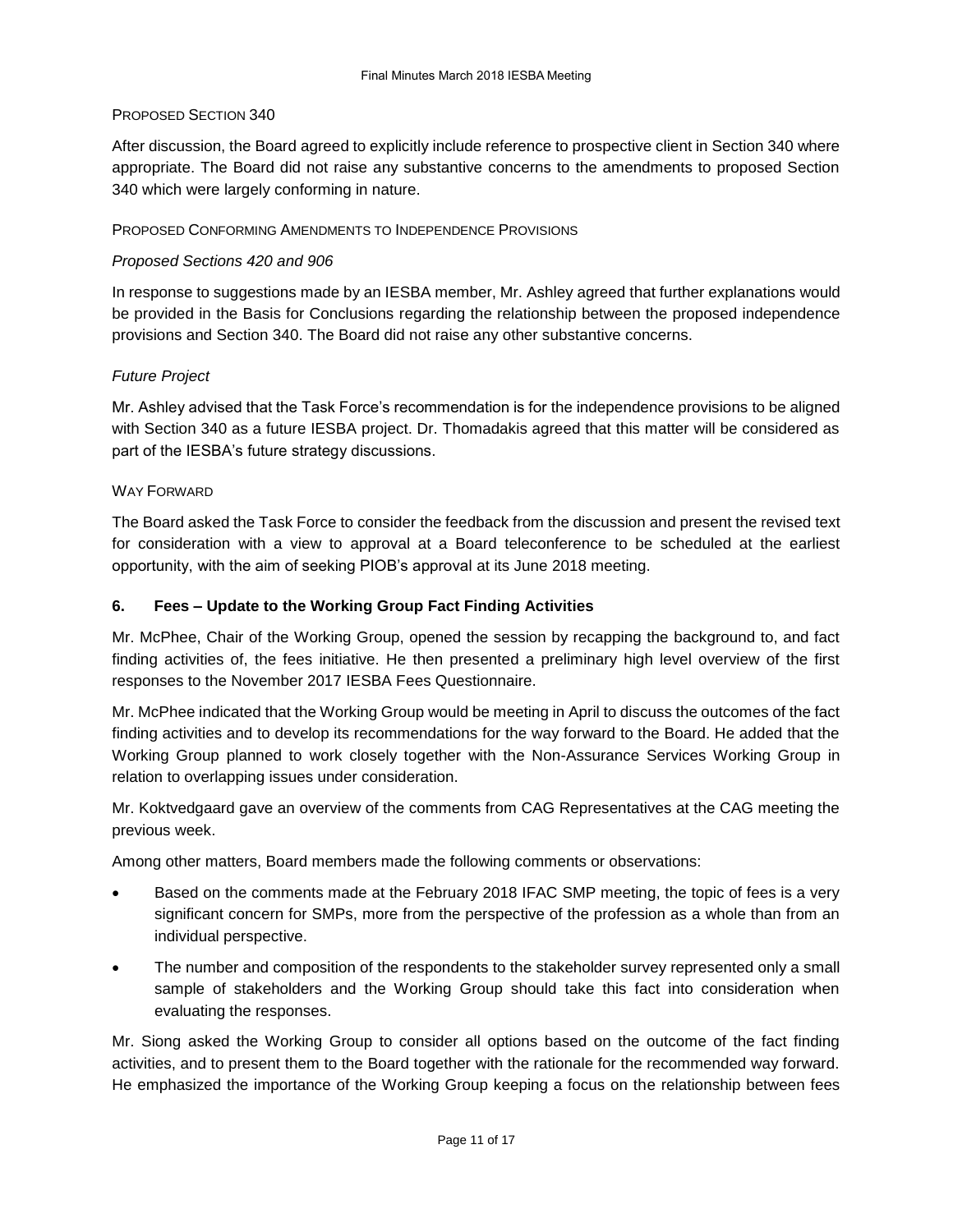and independence and compliance with the FPs, and not between fees and the broader topic of audit quality.

#### WAY FORWARD

The Board asked the Working Group to present its report, including its recommendations for the way forward, for consideration at the June 2018 IESBA meeting.

# **7. Technology**

Dr. Thomadakis introduced Ms. Rebekah Brown, Manager of Membership Development and Engagement, Maryland Association of CPAs Business Learning Institute, as guest speaker on the topic of the impact of new technologies on the accounting profession.

Ms. Brown introduced her presentation by noting that the rate of growth in recent technological development is exponential in nature, a phenomenon that is consistent with Moore's Law, which predicted the exponential growth of computing power.

Ms. Brown stressed the need for PAs to be future ready but noted that a [survey](https://www.aicpa.org/Press/PublishingImages/CPA-of-Future-Study.pdf) by CPA.com has found only 8% of CPAs in the U.S. consider the profession to be future ready. To be future ready, as defined by CPA.com, is to have the capacity to be anticipatory of emerging technology and trends in business, demographics and the social environment impacting an organization and industry. Ms. Brown further noted that CPA.com has expanded the capability to be anticipatory into the capacity to be aware, predict and adapt.

Ms. Brown questioned if PAs are taking the longer view of the changes within and outside the profession such as the development of blockchain technology. To predict future trends, Ms. Brown suggested that PAs should focus on identifying hard trends in addition to soft trends. She noted that hard trends are measurable and tangible, and more predictable facts, events and objects; whereas soft trends are based on assumptions and not future facts. She also discussed the three broad categories of hard trends according to [Daniel Burrus'](https://www.burrus.com/about/about-daniel-burrus/) *The Anticipatory Organization Model*: Government regulations, technology (e.g. blockchain) and demographics (e.g. aging accounting profession in the US). Ms. Brown stressed the need for the profession to invest in these new trends and to adapt to the changes that lie ahead. Ms. Brown believed that there is still a role for PAs in the future and cited a quote from Ms. Cathy Engelbert, CEO, Deloitte US in support of her view:

"I still believe professional judgment and expertise is not replaceable by machines…I've never met a machine with courage and empathy, one that can read body language and adjust what they say. While we're going to digest larger volumes of data and information, the key is to use artificial intelligence to augment what the human does. … Using these technologies to augment human intelligence and find the insights in the data is more important than ever."<sup>1</sup>

Following the presentation, Ms. Brown, together with her colleague Jackie Brown, facilitated small group discussions by IESBA participants focusing on what the technological developments and trends affecting the global accounting profession are and their potential impact, as well as the changes needed in standard setting in a time of exponential change. Amongst other matters, the following points were discussed by IESBA participants:

1

<https://blionline.org/2017/01/want-beat-machines-learn-cant/>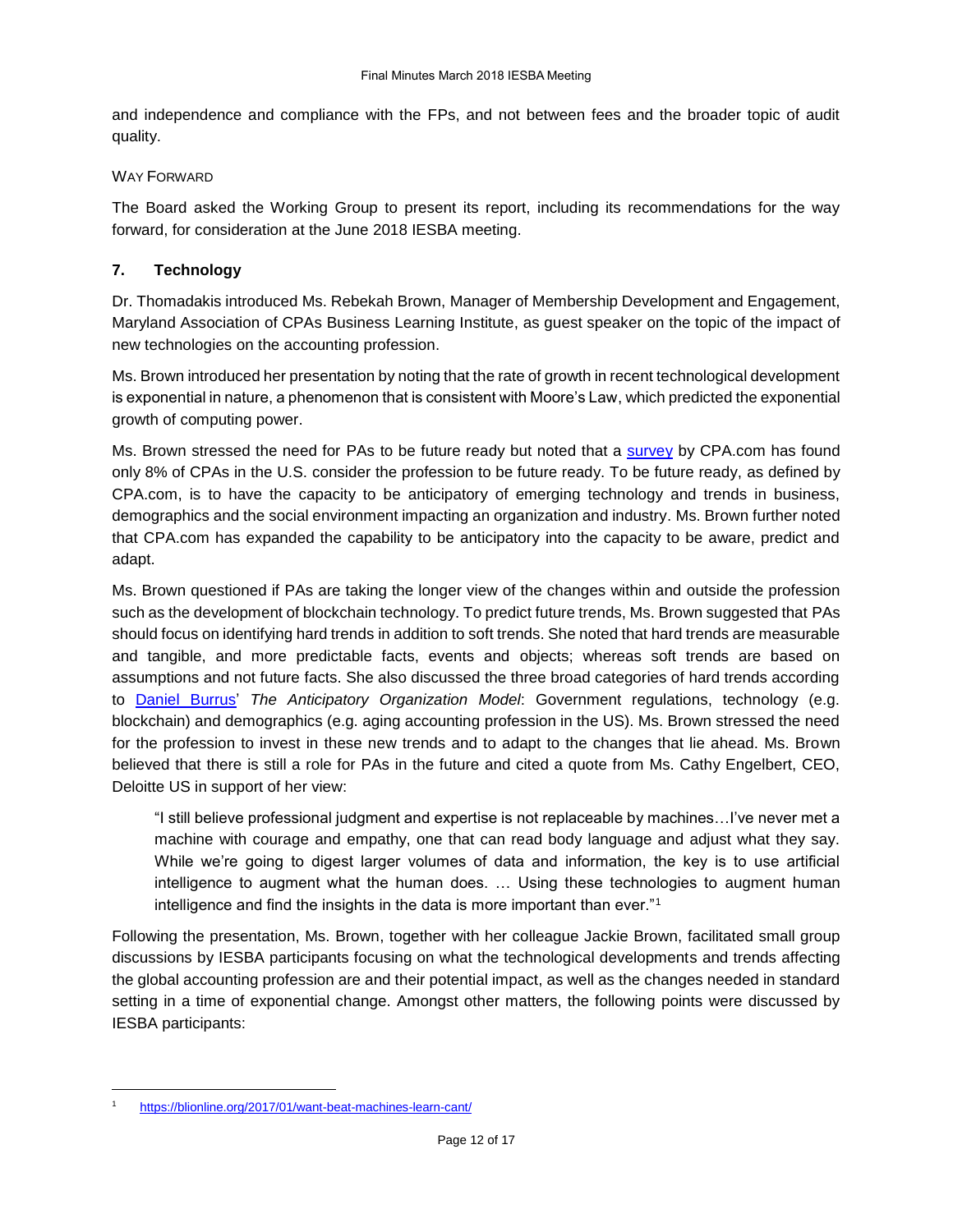- The impact of artificial intelligence, robotic process automation, big data and blockchain on the accounting profession.
- Trends in legislative development and potential impact such as costs of compliance and restrictions on innovation.
- The evolving skillsets within the accounting profession that are required to harness new technologies such as big data, and whether the profession is becoming less attractive to a new workforce.
- The need for the IESBA to maintain its focus on the Code's conceptual framework and FPs to ensure that they are sufficiently broad to address ethics issues that may arise from the future changes.
- The need for the Board to proactively identify trends and remain responsive.
- In light of the growing popularity and expansiveness of social media, how to use crowdsourcing to solicit more views from a broader range of stakeholders.
- How to harness technology, such as artificial intelligence and data analytics, to conduct more efficient and effective research, to develop standards and to provide support to stakeholders.

Dr. Thomadakis thanked Ms. Brown for her informative and lively presentation.

# **8. E-Code**

Mr. Thomson, Chair of the eCode Working Group, updated the Board on the status of the planned eCode. He reported that the current web-based Code had only modest functionality, and the Working Group looked forward to using available tools to improve the experience, thereby attracting new users.

A goal of the eCode Working Group is employing electronic features that help users better understand and comply with the Code, and providing a tool to use when answering queries. It is important that the features reinforce application of the conceptual framework, with due consideration of relevant facts and circumstances. By increasing the prominence of the FPs, conceptual framework and other material, the eCode will educate users about how to use the Code so they can help themselves.

The nature of users will vary, with some being regular users of the Code, others occasional users, and some very infrequent users. The eCode will be designed to address the needs of each, taking into account efficiency and effectiveness. Enhanced navigability and search filters are key, as is copying without difficulty, and permission to share all or parts of the Code without a lengthy permissions process. The Working Group is exploring whether some level of artificial intelligence (AI) is appropriate, and would consider opportunities that reinforce appropriate application of the conceptual framework and compliance with the FPs.

Mr. Thomson addressed adding links to non-authoritative material (such as bases for conclusions and IESBA Staff publications).

IESBA members thanked Mr. Thomson for the informative update. Comments from Board members included the following, among other matters:

 Translation is a key issue and there is a question as to how to ensure quality. Mr. Siong responded that translation is not within the remit of the Board but that IFAC has instituted some policies to facilitate better control of the translation process and to ensure that it retains copyright in the translated text. Mr. Thomson added that enhanced clarity of the restructured Code is meant to avoid confusion and facilitate translation.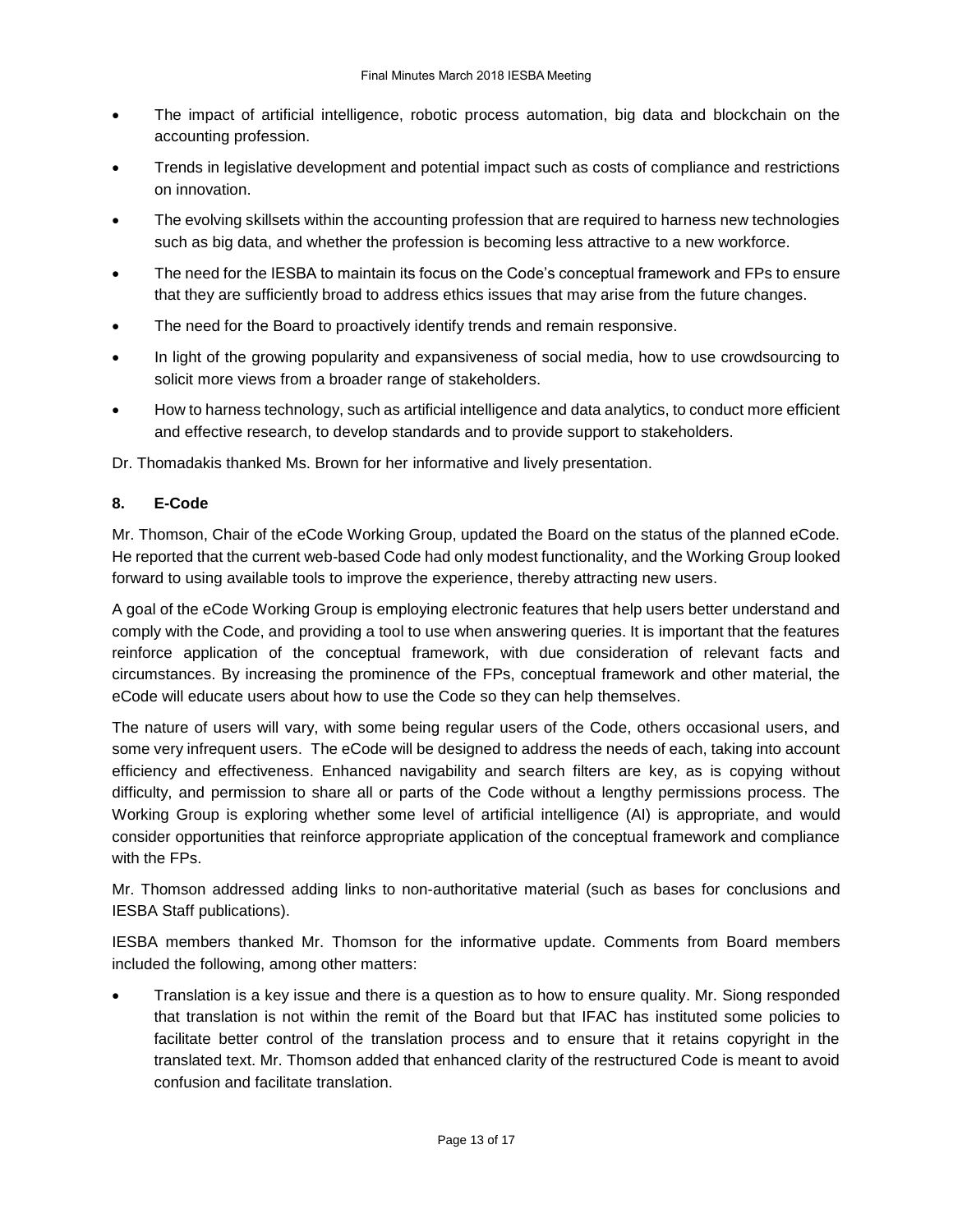- User experience is very important to focus on and filtering in searches is also useful. A mobile app could also be very useful in the current environment. Consideration should be given to collecting questions users might have as these could be helpful in developing future guidance. Artificial intelligence, in the form of "check bots," could also be useful. Mr. Thomson responded that the Working Group is keeping an open mind about what can be achieved and how. He cautioned, though, about the risk of users looking for "the answer" without considering their unique facts and circumstances.
- Filtering should not be so narrow as to lose context.
- Consideration should be given to developing a process for tracking changes to the Code as these are implemented in the eCode.
- It would be good if the eCode is useful to academic researchers and students, which could also help with public awareness. Accordingly, the eCode should be made user-friendly to them.
- Consideration should be given to exploring coordination with the other standard setting boards supported by IFAC to the extent that there is opportunity to leverage resources or combine efforts as this initiative develops.
- Care should be exercised in developing scenarios as tools have limitations, and it is important to avoid users finding a way to tip-toe around the requirements.

Mr. Gunn commented that the planned eCode is important strategically and that it could have a good reputational impact for the IESBA. He cautioned about the maintenance burden of some ideas that were expressed. He also reflected on the possible value proposition to IFAC as use of the Code expands, and NSS and others may want to participate in the eCode in some way. Mr. Thomson responded that the Working Group would reserve judgment on this matter at this early stage until ideas are further explored and developed.

Dr. Thomadakis highlighted that the Board's core mandate is standard setting, not adoption and implementation. Accordingly, careful thought should be given as to how far to reach for the eCode in terms of functionality.

In closing, Mr. Thomson invited Board participants to provide suggestions or feedback to the Working Group regarding products or tools that look promising, for Working Group members' consideration.

#### WAY FORWARD

The Board asked the Working Group to provide an update on its work at the June 2018 IESBA meeting.

#### **9. Rollout Initiative**

Ms. Gibson introduced the topic, noting that subject to the PIOB's approval at its March 2018 meeting, the revised and restructured Code would be released on April 9, 2018. She explained that a successful rollout of the new Code would require effective communication and global stakeholder engagement. In this regard, the Working Group was partnering with the IFAC Communications department to develop a year-long Global Communication Strategy and Action Plan (the Plan). She then welcomed the senior IFAC Communications staff, Tony Mirenda (Head of Communications) and Nathaniel Webb (Deputy Director, Communications & External Affairs), who delivered a presentation about the key elements of the Plan. Among other matters, the Plan involves: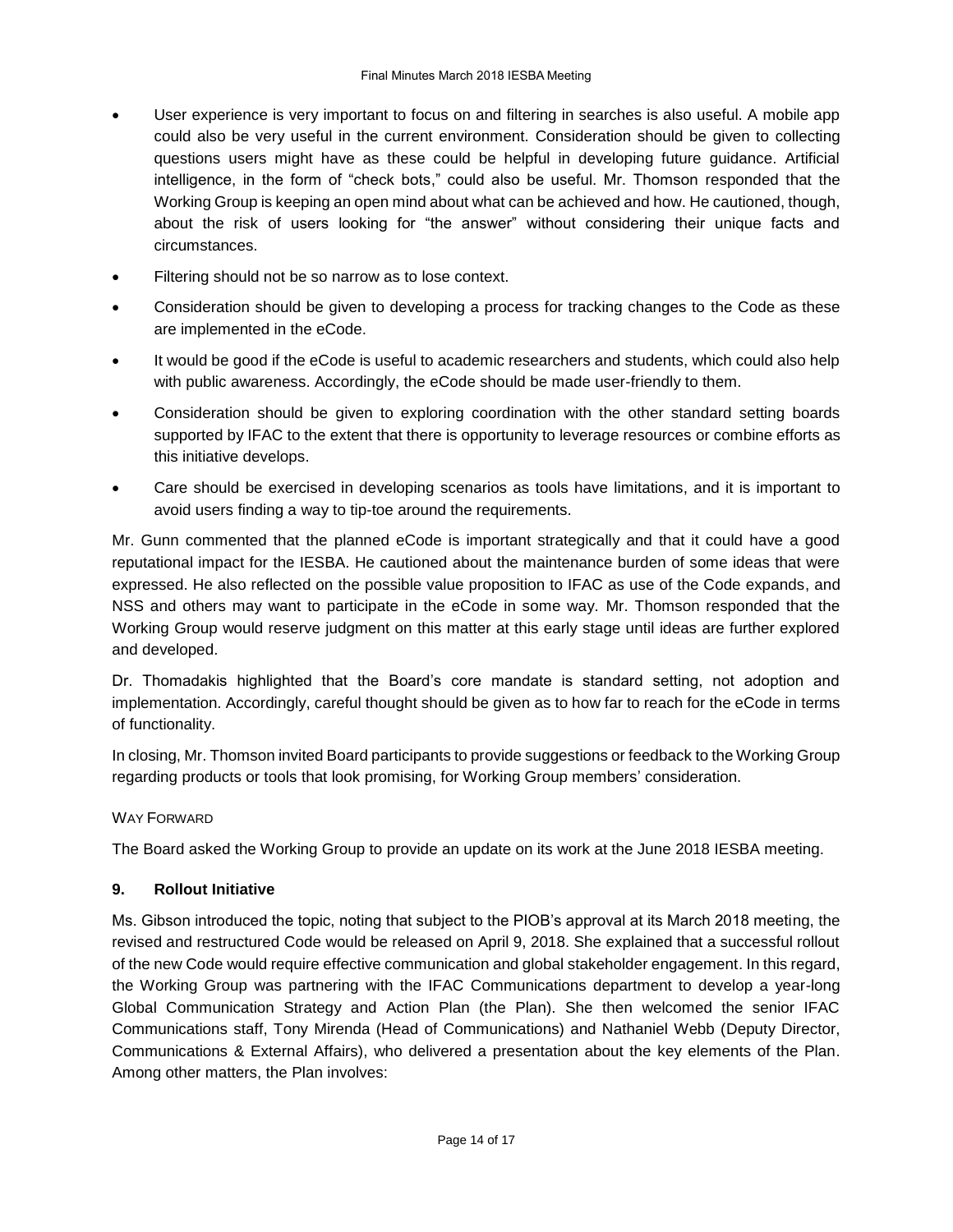- Smart, efficient use of existing IFAC infrastructure, including its communication channels, committees and member organizations to reach target audiences.
- Use of digital and print publications, as well as social media (e.g., LinkedIn and Twitter).
- Continual engagement with stakeholders after the Code is released to assist in identifying opportunities to promote awareness and adoption and effective implementation. This might involve mobilizing IESBA members, Technical Advisors, the IESBA CAG, NSS and others as appropriate to:
	- o Host, identify, or participate in national, regional and international conferences or similar events within their jurisdictions.
	- o Host or participate in webinars, webcasts and other multi-media online videos or events to showcase key aspects of the Code.
	- o Author general and audience-specific articles and publications highlighting key aspects of the Code.
	- o Pass along questions about the Code that should be considered in developing IESBA Staff FAQs.

IESBA members broadly supported the Plan, including extensive outreach to stakeholders. Board members acknowledged the importance of coordinating or collaborating with local professional accountancy organizations, as the Code really gains relevance for PAs, especially PAIBs, only when it is adopted in the particular jurisdictions. It was also noted that writing articles for social media such as LinkedIn can be time consuming. Accordingly, IESBA participants would need appropriate support and guidance, especially as the audience can be wider than just parties who are involved in or concerned with the adoption process. The importance of reaching out to NSS who have adopted various antecedent versions of the Code was also emphasized.

#### WAY FORWARD

The Board asked the Working Group to brief it on the progress of the rollout initiatives at each Board meeting through June 2019.

#### **10. IFAC Compliance Advisory Panel's Global Status Report on Adoption**

Dr. Thomadakis welcomed Joseph Bryson, IFAC Director of Quality and Development (Q&D), to update the Board regarding IFAC's work to document the current status of global adoption of international standards, with emphasis on the *IESBA Code of Ethics for Professional Accountants*.

Mr. Bryson based his presentation on a report released in December 2017 which analyzes the adoption status of international standards and best practices. The report highlights the role of IFAC member organizations in the adoption process, and their fulfillment of IFAC requirements – the Statements of Membership Obligations (SMOs). The report is based on data collected through the IFAC Member Compliance Program, and covers 104 member organizations in 80 jurisdictions (total IFAC = 177 member organizations in 131 jurisdictions). This is not the full complement of IFAC member organizations as some were not reviewed during the period addressed.

In his presentation, Mr. Bryson highlighted a number of key points:

 The sophistication of the compliance program increases each year. Its main purpose is not to gather information about adoption but to influence and drive behaviors of member organizations, which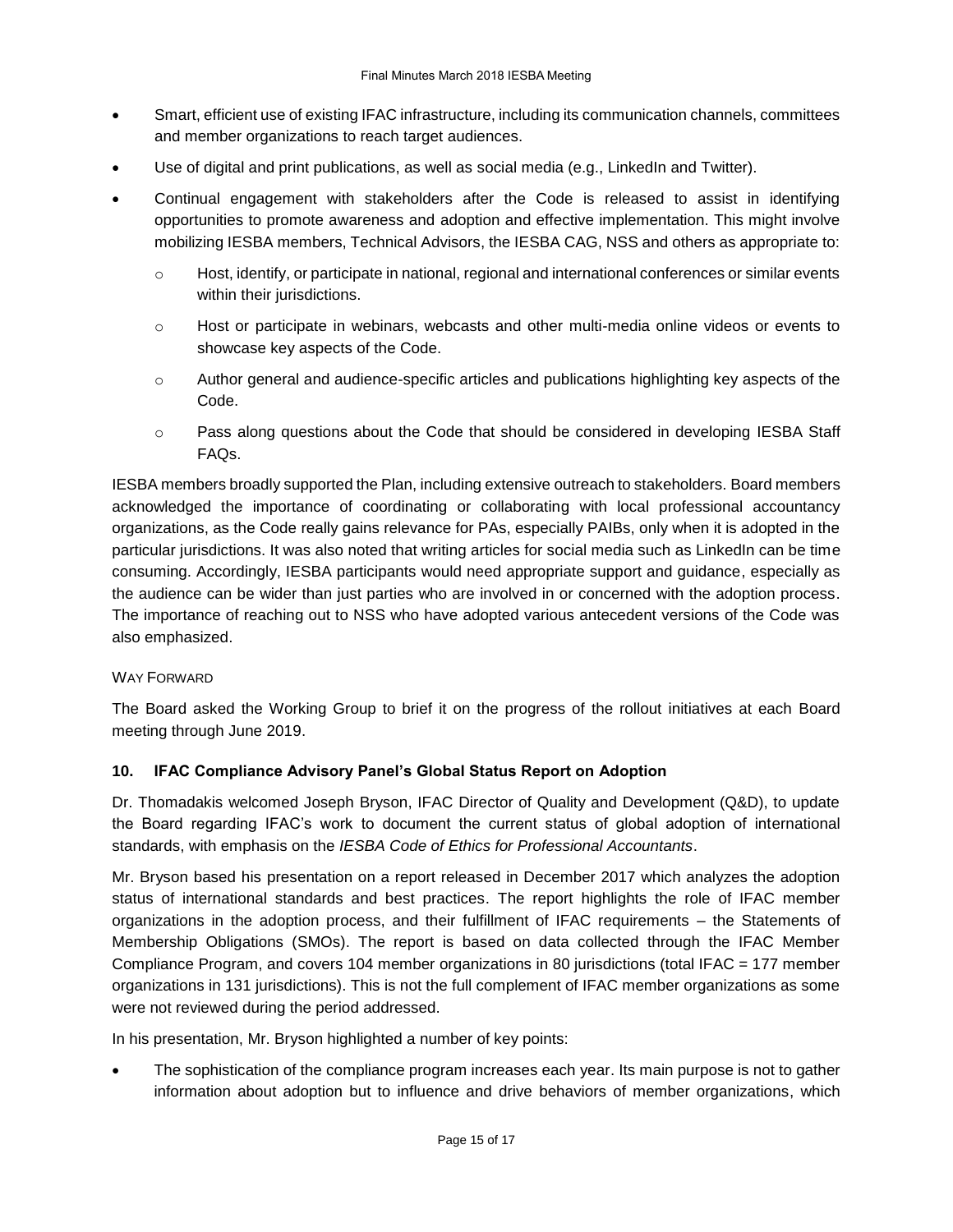includes adopting the international standards. The IFAC compliance team works closely with many member organizations to identify challenges and tools needed to help make progress.

- For many countries, the member organization is not the decision-maker with respect to adopting specific standards; in these cases, it is often a regulator making the decision.
- Adoption is assessed at three levels: adopted, partially adopted, not adopted. Partially adopted could be for many reasons, including
	- o The member organization only includes auditors so other parts of the Code do not apply.
	- o Laws and regulations may prohibit full adoption for some reason.
	- $\circ$  The member organization adopted an earlier version of the Code or the Code as of a certain date – and change might require an act of the national legislature.
- When the Code is "partially adopted" in a jurisdiction, the IFAC member organization is required by the SMOs to make best endeavors to:
	- o Promote full adoption by the local jurisdiction (if this is an option).
	- o Support the jurisdiction in its efforts to secure adoption.
	- o Facilitate education and training for its members on the Code.
- Some member organizations go through a convergence process by minimizing differences between their Code and the IESBA Code. Mr. Bryson commented that in his experience, these are the member organizations that are most familiar with the Code because they have studied it to understand how close they can get to the IESBA Code.

Following the presentation, Dr. Thomadakis opened the floor to questions. The following matters were raised:

- What are the implications for a member organization that does not comply with the SMO to adopt the Code? Mr. Bryson responded that the member organization will be placed in a category calling for monitoring and coaching by his team to help it reach compliance. If the member organization responds with efforts to that end, the Q&D Team will work with that member organization for an appropriate period of time. If there is no effort on the part of the member organization, the organization will be referred to the IFAC board for consideration of whether it should continue to remain a member of IFAC.
- How can the IESBA help member organizations reach full adoption? In this regard, there was general agreement that more granularity is needed about the status of adoption for each organization, which would facilitate more targeted outreach. Mr. Bryson responded that he will review the plans for each organization to see how the IESBA might be able to assist.

In closing, Mr. Bryson made the point that the Q&D Team has a lot of information about each member body that would be useful to IESBA members undertaking outreach in different locations. He invited the IESBA to reach out to his team accordingly.

Dr. Thomadakis responded that this is a suggestion he planned to action. He thanked Mr. Bryson for the informative presentation.

# **11. PIOB Observer's Remarks**